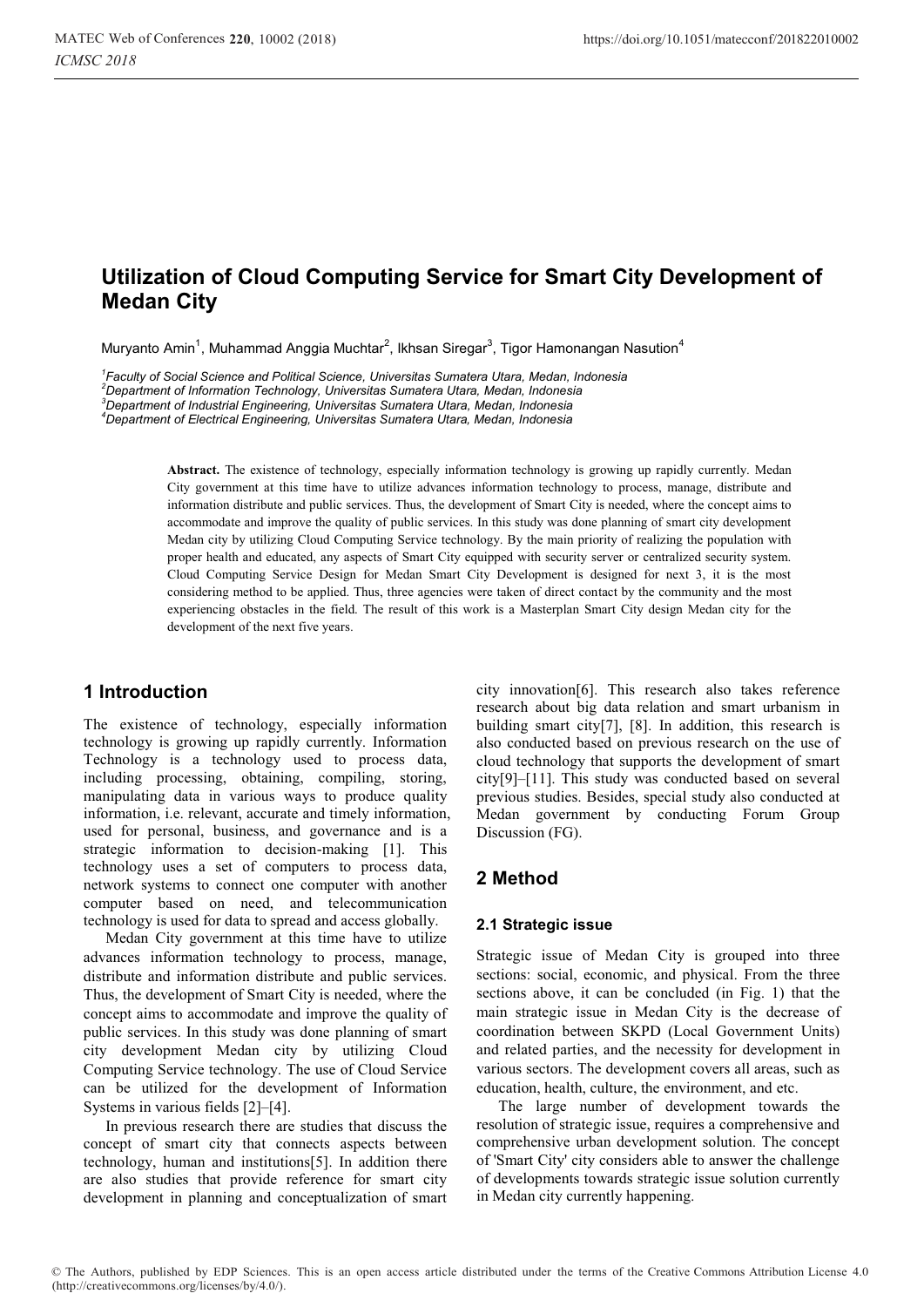

**Figure 1**. Strategic issue of smart city needs Medan City.

#### **2.2 Foundation of Medan smart city**

The concept of a smart city includes a digital city and wireless city, illustrating an integrated management of information that can create added value by applying advanced technology to search, access, transfer, and process information. The term intelligent here refers more to the quality of the infrastructure. In this model, each service and process of relationship between the public and the public or private sectors is done separately or individually and some are still done face-to-face or visits to the institution where the service is provided. There is no relationship or integration of information or services between sectors, as well as the provision of services in government carried out by their respective work units. This of course will make the service process less efficient and effective, because to get one service, the community must go to some service institutions. The city government will also have difficulty in controlling the transaction process that occurs between the community and the business community or other communities.

The concept and framework of Medan Smart City development plans can be seen in Fig. 2. By the main priority of realizing the population with proper health and educated, any aspects of Smart City equipped with security server or centralized security system.



**Figure 2**. Concept of Medan Smart City.

Based on the Fig. 2, Smart City development needs to pay attention of application infrastructure; human resources; network infrastructure; information infrastructure, network integration, information and applications; funding; organizational structure, management system and work process; maintenance; regulation, stages of e-Government development, development stages, infrastructure, stages of e-Government implementation, stages of development and / or development of support systems; and change management.

Various Smart City applications (Smart Economy, Smart People, Smart Living and Smart Disaster Management) build and / or developed must be Sensible, Connectable, Ubiquitous, Sociable, Shareable, and Visible / Augmented. Sensible provides applications capable of performing sensors, e.g. via WSN; Connectable develops applications with sensors connects to various applications and users over a computer network; Ubiquitous build applications can be accessed anytime and anywhere based on mobile; Sociable presents applications connected to each other, e.g. social media based applications and social networks; Shareable shows that apps can share information to social networks; and Visible / Augmented illustrates that the information presented by applications is physically accessible, e.g. augmented reality.

Smart city infrastructure must fulfill of Service Level Agreement (SLA) on network management aspects including network availability, back-up system/redundancy system, disaster recovery system, network security device, and network reliability assurance.

The information presented by various Smart City applications requires privacy / confidentiality, integrity, authentication, availability, non-repudiation, and access / access rights (access control). In that case, safeguarding of information security is required through security procedures; network security (e.g. using firewall, intrusion detection system, anti-virus, or virtual private network; access security (e.g. using a password); authentication of data transmission (e.g. using encryption, certification of authority, and public key infrastructure); documents secured; and room safeguards.

#### **2.3 Cloud computing service topology of Medan smart city**

The development of e-government, basically the policy integration of applications and databases means establishing functional interconnection according to the main tasks and functions of work unit. The database generated by single unit will affect the database of other work units. Similarly, the information generated by local government units, should be the data for e-government applications operated by other government units. To integrate the entire system, Cloud Computing Service design topology is designed as shown in Fig. 3. It shows Cloud Computing Service is done by designing API (Application Programming Interface) means data exchange among SKPD in internet network.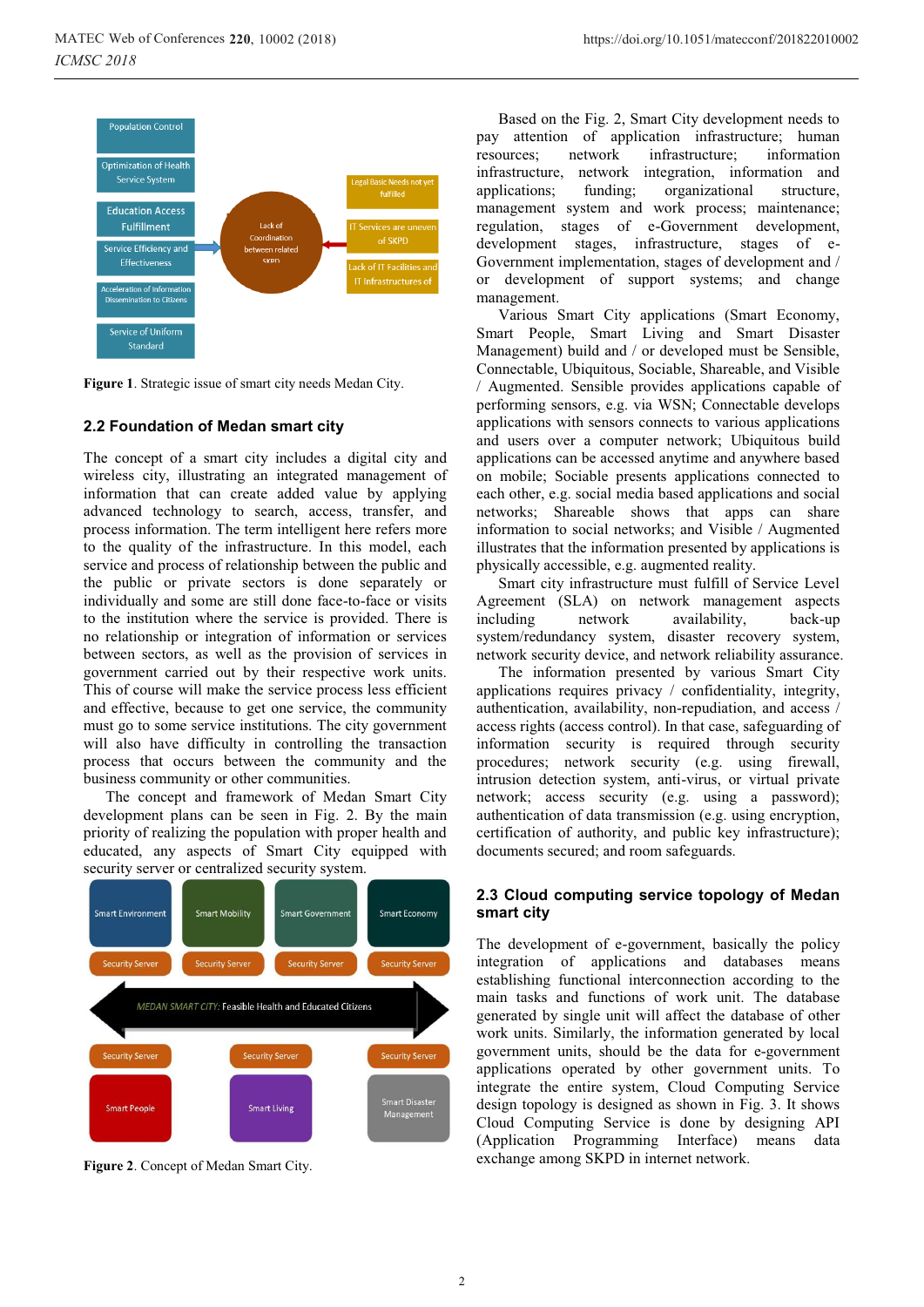$\sum_{n=1}^{\infty}$ 

data



**Figure 3**. Cloud computing service topology of Medan smart city.



**Figure 4. Data** Center infrastructure.

#### **2.4 Data center development**

Data Center or NOC (Network Operation Center) is the place to consolidate (centralize) the server's application Web server, communication equipment, security system, system administrator, support personnel, and the others or human resources to provides various data services. Data Center have roles to management centralization, support provider, backup systems, power management, security systems, and etc. [12]. Data Center can be placed in a special space designed or building. Special equipment usually installs to overcome power supply failures or

power sources, natural disasters, and various security disturbances. Data center infrastructure of Medan Smart City shown in Fig. 4.

To build a good Data Center, it is necessary to arrange concept of designing good facilities. Some Data Center facilities require;

- -Physical security needs
- $\bullet$ Cooling problem or environment factors
- $\bullet$ Availability of power source
- $\bullet$ Floor planning to overcome loading problem
- $\bullet$ Fire detection/suppression
- -Growth/floor planning